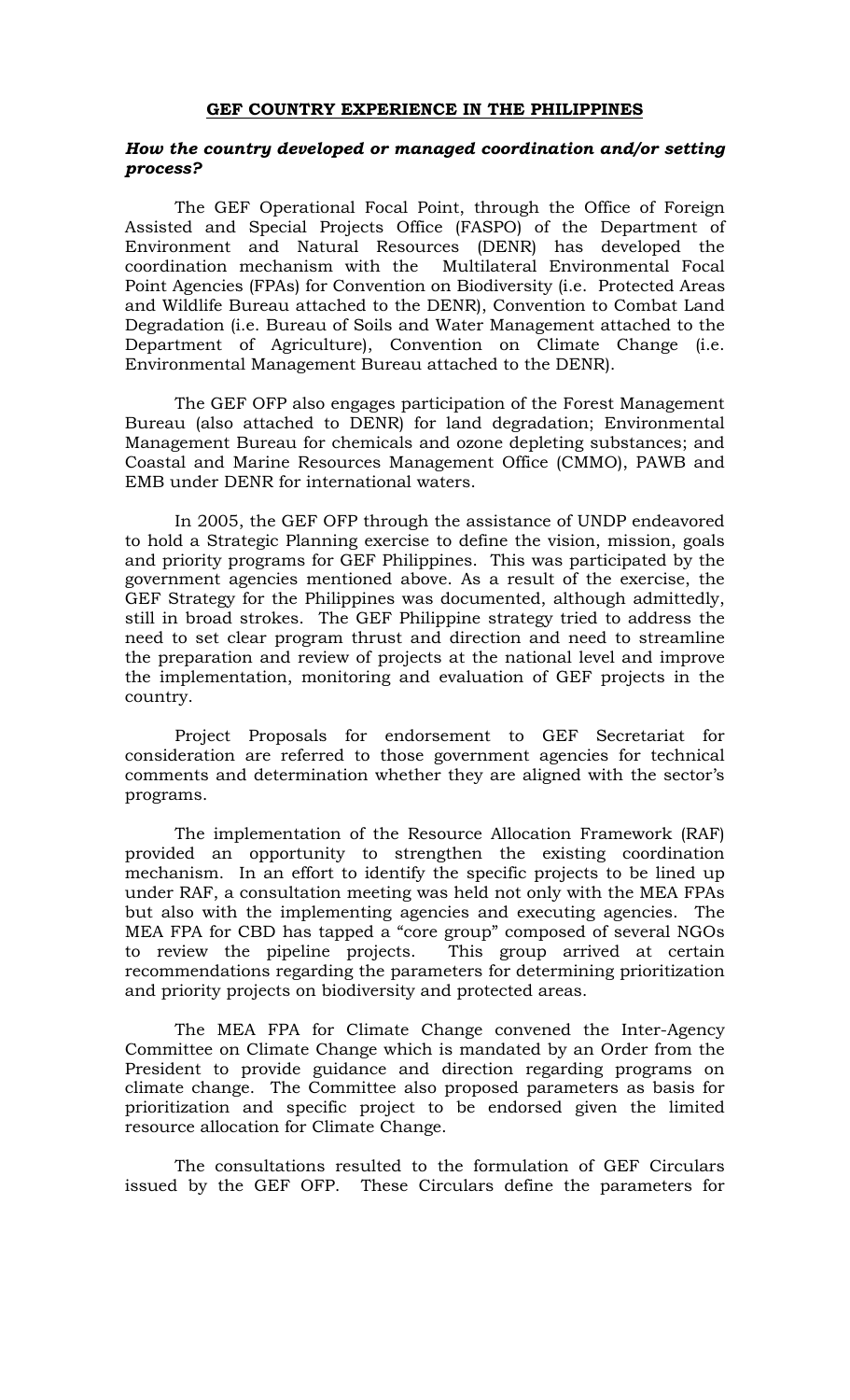prioritizing GEF proposed projects under biodiversity and climate change.

In January 2007, the first GEF Country Dialogue was held with MEA FPAs, GEF Political Focal Point and NGOS. The Country Dialogue served as venue to echo the highlights of the discussion in the December 2006 GEF Council meeting. During the dialogue, a discussion was made regarding the status of the proposed projects under RAF including cancelled projects under GEF3. The workplan for 2007 under the GEF Country Support Program was also presented to inform the stakeholders of the GEF activities.

## *Who are the key actors and agencies that have been involved in this process?*

The MEA Focal Point Agencies (FPAs) are basically the key actors who have been involved in the coordination process of the thematic activities of the GEF. Among them are the Protected and Wildlife Bureau (PAWB) of Department of Environment and Natural Resources for biodiversity; Environmental Management Bureau of DENR for Climate Change and POPs; and Bureau of Soils and Water Management (BSWM) under Department of Agriculture (DA) for Land Degradation and Forest Management Bureau (FMB) under DENR.

Under each FPA are multi-agency committees that oversee implementation of multilateral environmental agreements (MEA) related activities, including implementation of GEF projects, in compliance to our obligation to the international conventions. PAWB, for example, has a Review Committee (REV COM), composed of the same group from the subcommittee of PSCD1 for biodiversity that reviews GEF biodiversity proposals for endorsement of the GEF-OFP. The Subcommitte of PCSD for Biodiversity Conservation is comprised of representatives from DA2, DOST<sup>3</sup>, DILG<sup>4</sup>, DOH<sup>5</sup>, NCIP<sup>6</sup>, National Museum, academe and civil society groups. The subcommittee coordinates activities involving implementation of biodiversity conservation; oversees implementation of country's obligation to UNCBD; and formulates positions for the Conference of Parties (COP).

For climate change proposals, EMB has Interagency Committee for Climate Change (IACCC) comprised by the ff. members: DFA7, DOE8, DOST<sup>2</sup>, DA, DPWH<sup>9</sup>, DOTC<sup>10</sup>, DTI-BOI<sup>11</sup> FMB<sup>12</sup> of the DENR, NEDA<sup>13</sup>, PAGASA14, and Philippine Network on Climate Change. IACCC overseas the implementation of the country's obligations under the UNFCCC. It complies with the requirements of the convention by preparing national communication; country position on climate change issues; and formulates national climate change policies. Lately IACCC has expanded

 $\overline{a}$ 

<sup>&</sup>lt;sup>1</sup> Philippine Council for Sustainable Development

<sup>2</sup> Department of Agriculture

<sup>3</sup> Department of Science and Technology 4

Department of Interior and Local Government <sup>5</sup> Department of Health

<sup>6</sup> National Commission on Indigenous People 7 Department of Foreign Affairs

<sup>8</sup> Department of Energy 9 Department of Public Works and Highways

<sup>&</sup>lt;sup>10</sup> Department of Transportation and Communication

<sup>&</sup>lt;sup>11</sup> Department of Trade and Industry- Board of Investments

<sup>&</sup>lt;sup>12</sup> Forest Management Bureau

<sup>&</sup>lt;sup>13</sup> National Economic Development Authority

<sup>&</sup>lt;sup>14</sup> Philippine Atmospheric, Geophysical and Astronomical Services Administration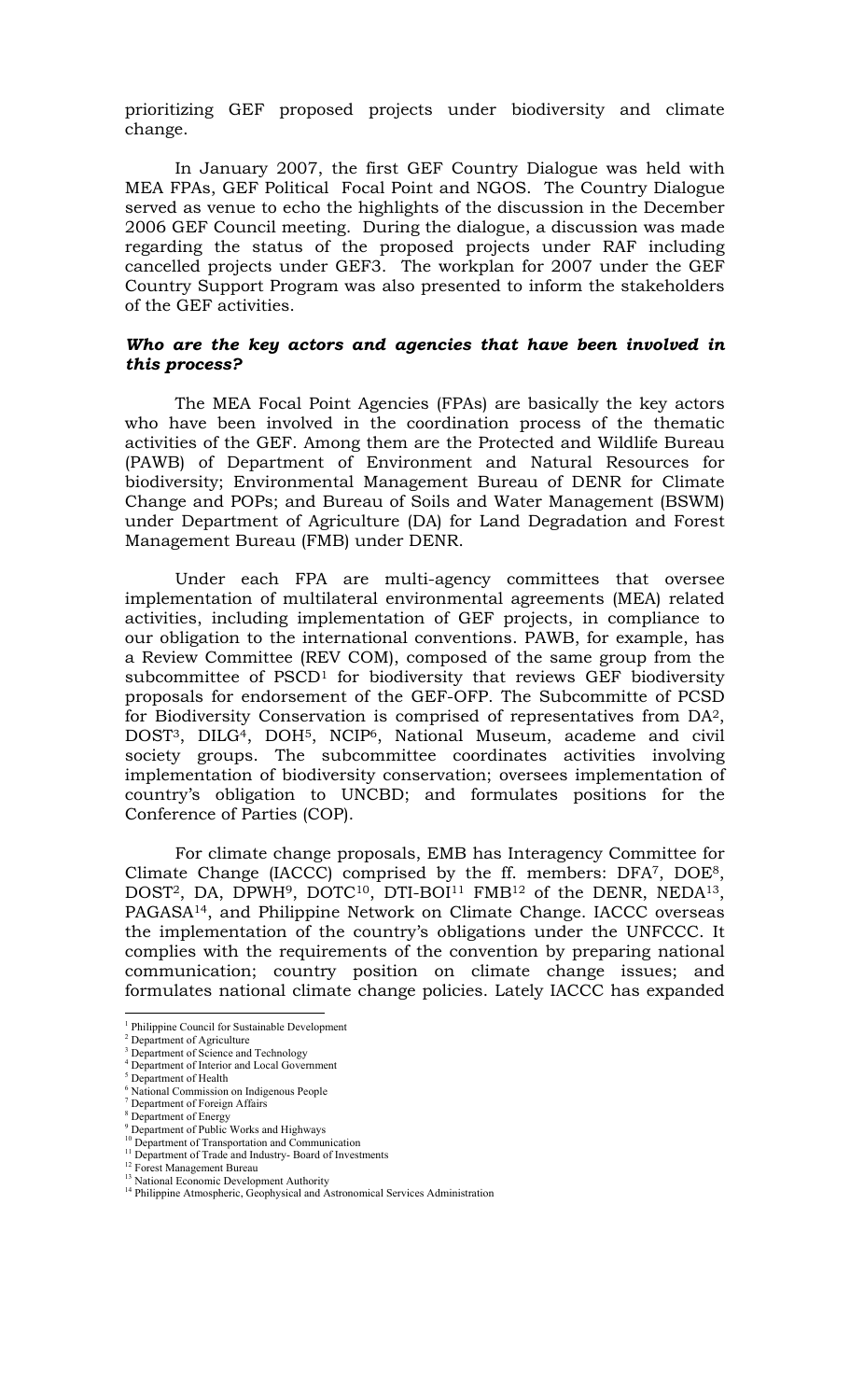its concerns from purely scientific to include economics and adaptive mechanism. EMB is also reviewing proposals under Persistent Organic Pollutants (POPs) and Ozone Depleting Substances (ODS).

Proposals on land degradation on the other hand is being reviewed by an informal body of BSWM consisting of representatives from DA, DENR, DAR, DOST, academe, NGOs, and the private sector.

# *How has your coordination mechanism and/or process of setting priorities enabled or facilitated your work and the Philippines participation in the GEF?*

The coordination mechanism has helped the process of determining projects to be prioritized under the RAF. The system has also served as venue for familiarization on national government's program for biodiversity and protected areas, climate change and land degradation. The coordination has also served as forum for information sharing among MEA FPAs.

# *What challenges/difficulties have you faced in this process?*

The MEA FPAs and other stakeholders have yet to be fully oriented on the GEF strategies for focal areas to equip us on how to effectively develop and assess our program priorities vis-à-vis GEF identified priorities.

At present, we have yet to expand our coordination to include more NGOs. Coordination on project development in the area of international waters, biosafety and POPS have yet to be enhanced too.

Other challenges encountered include: inefficiency of reporting systems; lack of M&E database of GEF projects, within GEF-OFP office and within each agency; implementing lead agencies fail to submit regular report on the status of their on-going and completed projects to GEF-OFP; strong need to link existing monitoring mechanisms of IAs/EAs (i.e. APR/PIR) with the monitoring of GEF-OFP.

### *How are you resolving these problems?*

 The coordination mechanism has to be institutionalized and strengthened to be able to move forward in resolving the above mentioned challenges.

The GEF OFP also intends to maximize the utilization of the Country Support Programme (CSP) fund to address those challenges. Given the limited support under CSP, other avenues for capacity building on program strategizing and prioritization, on GEF programs and strategies for focal areas, project cycle etc. and database building are being explored through pipeline projects under GEF.

Participation in the training activities sponsored by GEF Secretariat is also being seen as a step to develop the country's capacity to improve GEF operation at the national level.

### *What are the lessons learned from this process?*